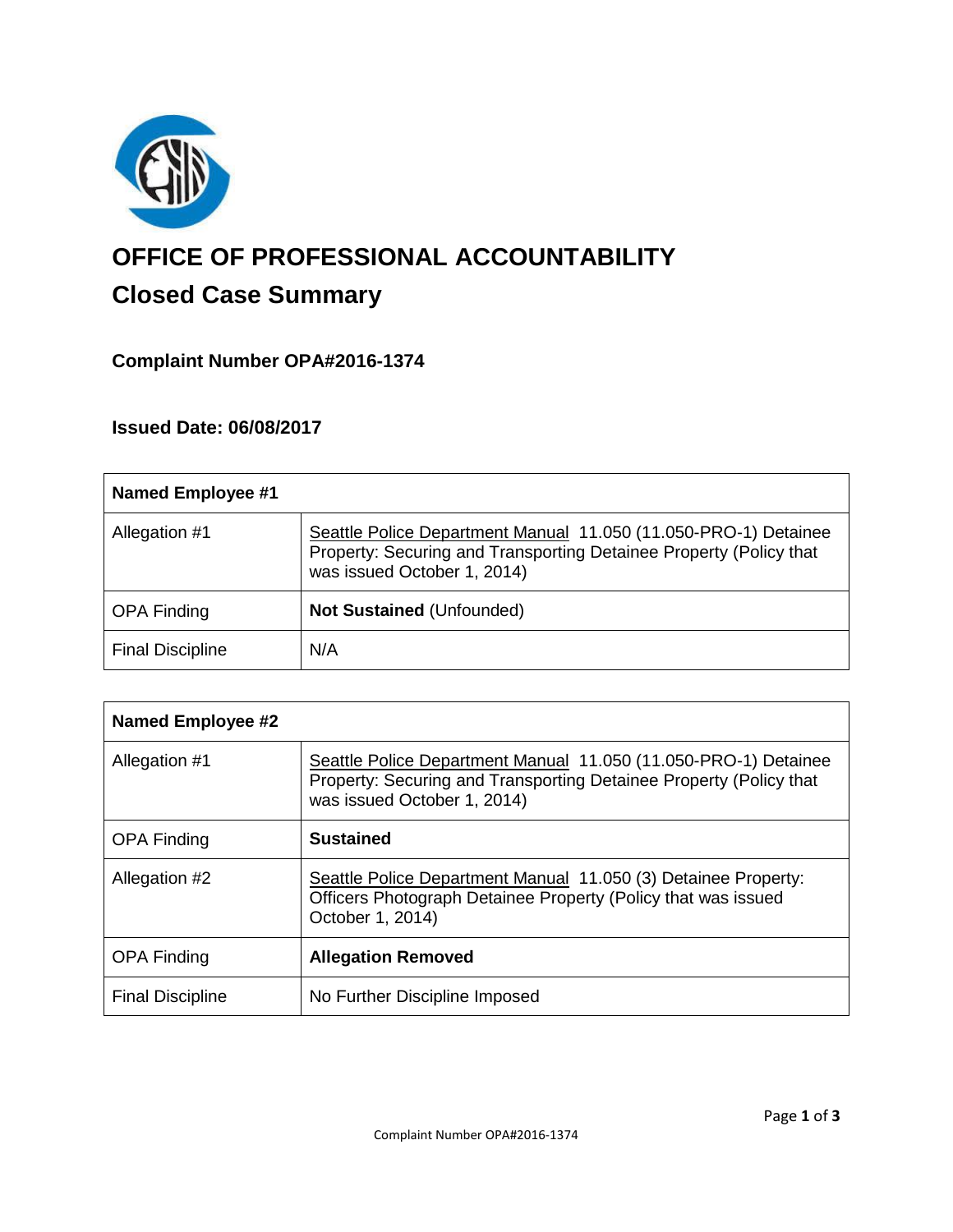| <b>Named Employee #3</b> |                                                                                                                                                                      |
|--------------------------|----------------------------------------------------------------------------------------------------------------------------------------------------------------------|
| Allegation #1            | Seattle Police Department Manual 11.050 (11.050-PRO-1) Detainee<br>Property: Securing and Transporting Detainee Property (Policy that<br>was issued October 1, 2014) |
| <b>OPA Finding</b>       | <b>Not Sustained (Unfounded)</b>                                                                                                                                     |
| <b>Final Discipline</b>  | N/A                                                                                                                                                                  |

## **INCIDENT SYNOPSIS**

Named Employee #1 arrested a juvenile detainee (the subject), Named Employee #2 transported the subject to the Precinct, and Named Employee #3 transported the subject from the Precinct to the subject's home.

## **COMPLAINT**

The complainant, a supervisor within the Department, was informed that the subject alleged that cash was missing from her purse when it was returned to her after her release. The complainant then alleged that the Named Employees may have violated SPD Policy 11.050 regarding the proper handling of detainees' property.

## **INVESTIGATION**

The OPA investigation included the following actions:

- 1. Review of the complaint memo
- 2. Search for and review of all relevant records and other evidence
- 3. Review of In-Car Videos
- 4. Interviews of SPD employees

## **ANALYSIS AND CONCLUSION**

The preponderance of the evidence from the OPA investigation showed that Named Employee #1 was not the officer responsible for taking the property from the detainee. His only role was to place the detainee's purse inside a large paper bag in order to adequately secure the items inside the purse from being separated from it.

Named Employee #2 was the officer who transported the juvenile detainee from the store where she had been arrested for shoplifting to the Precinct. As part of that process, Named Employee #2 took possession of the detainee's property and inventoried it. The preponderance of the evidence from this investigation showed that Named Employee #2 did not photograph, complete